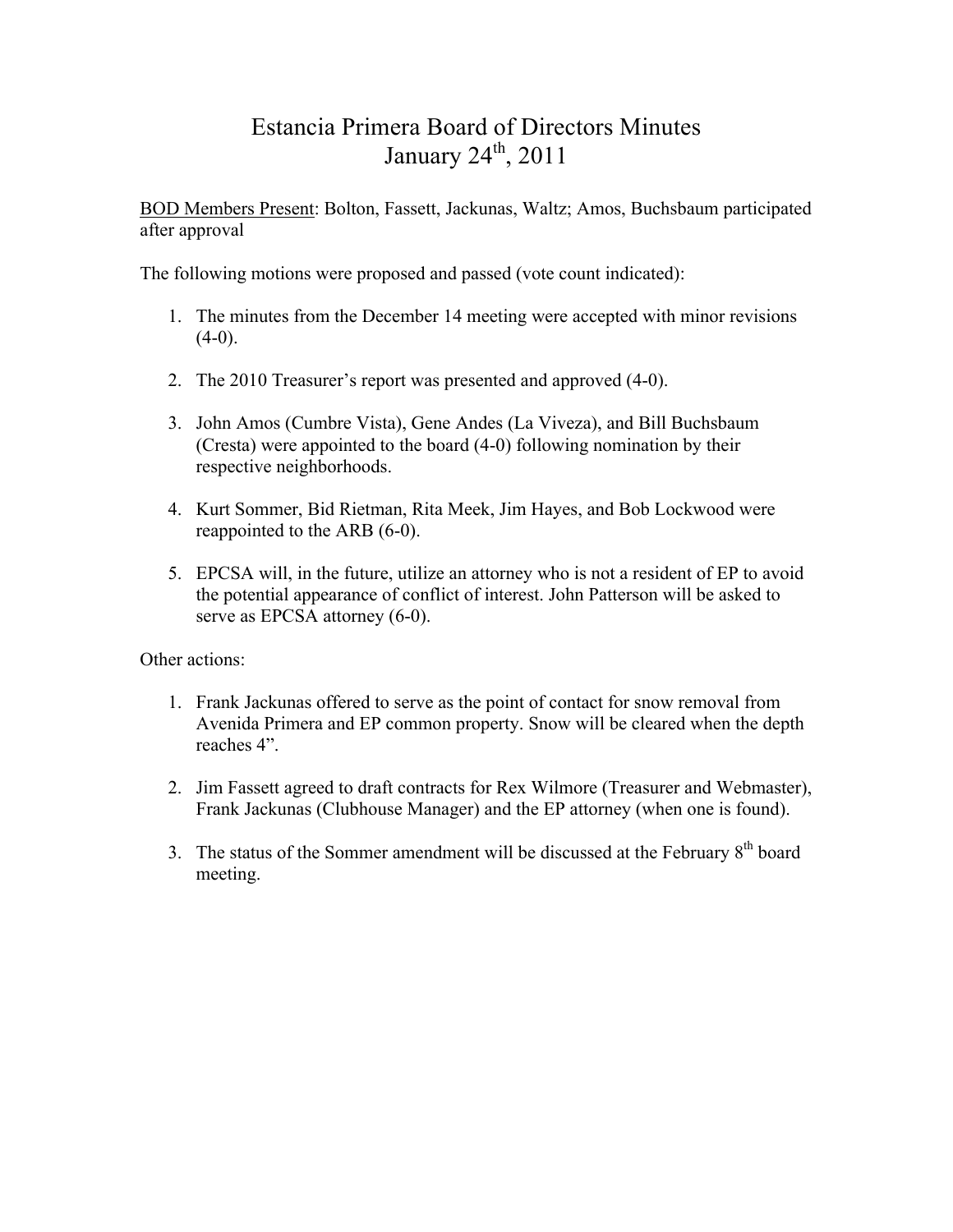# Estancia Primera Board of Directors Minutes March  $24^{th}$ ,  $2011$

BOD Members Present: Gene Andes, Jim Fassett, Carol Genebach, Jacob Waltz; Nina Rasmussen participated after approval. [Note: at the time of the meeting, the board consisted of only seven members, and therefore *four* were necessary to have a quorum].

The following motions were proposed and passed (vote count indicated):

- 1. The minutes from the January 24 meeting were accepted without revisions (4-0).
- 2. The Treasurer's report was approved (4-0).
- 3. Jim Fassett was confirmed as EPCSA President (4-0), and Pat Jackunas was appointed Vice President (4-0).
- 4. Nina Rasmussen was appointed to the board (4-0) following the resignation of Peter Bolton.
- 5. A homeowner's \$36 penalty on annual dues was dismissed (5-0).
- 6. The board agreed to refer questions related to member standing to the EPCSA attorney (5-0).
- 7. A letter of non-compliance will be sent to the owner of the "White Roof" house  $(5-0)$ .

- 1. The board restated EPCSA policy that all communication with the EPCSA attorney must go through either the President or Vice President; individual homeowners or board members my only request the services of the EPCSA attorney at their own expense (5-0).
- 2. Frank Jackunas briefly discussed water damage that occurred in the clubhouse due to frozen pipes. The board approved payment of a \$500 insurance deductible for associated work. The work will be performed by Western Sunrise.
- 3. A discussion regarding the original draft minutes from the August  $30<sup>th</sup>$  board meeting was tabled.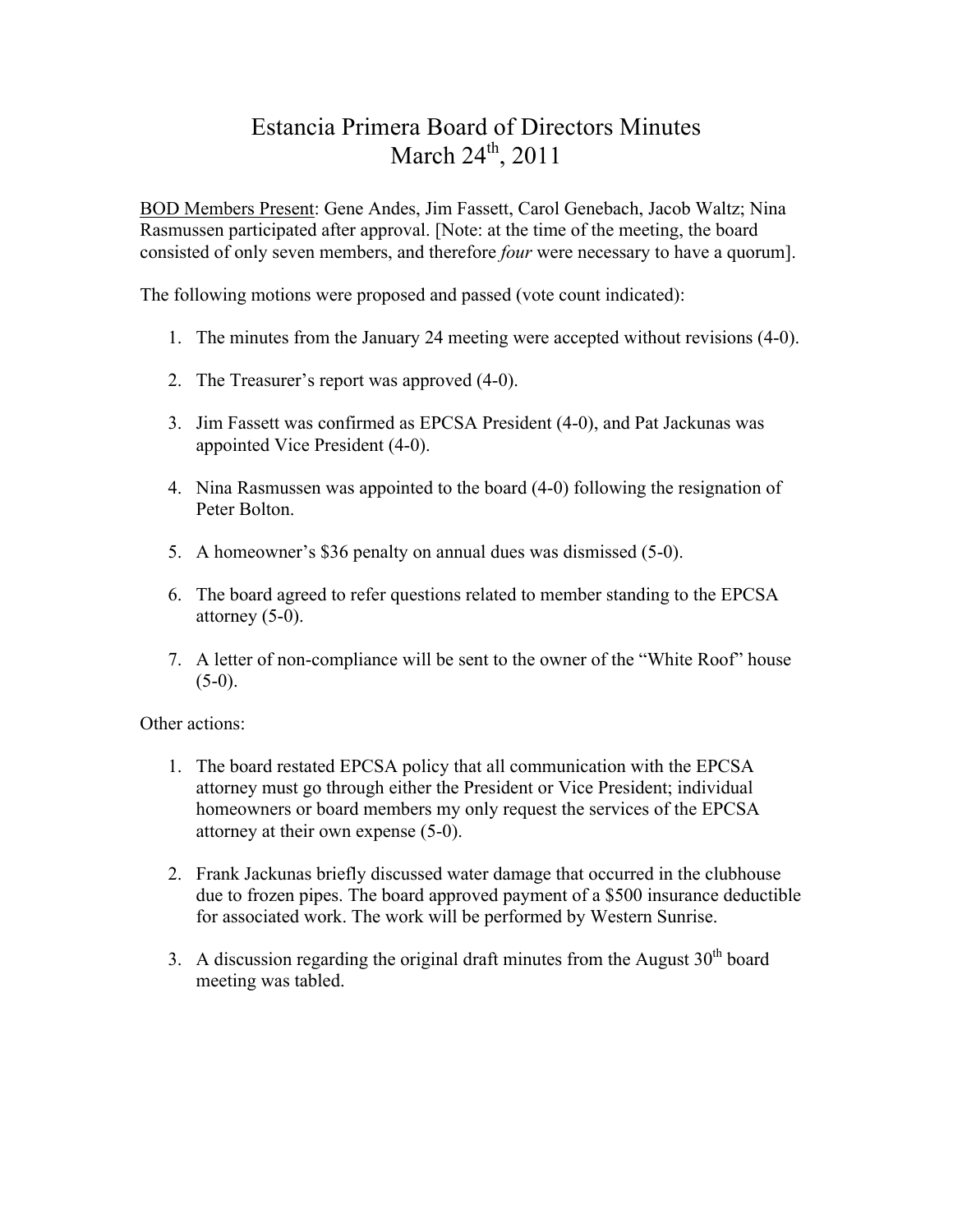# Estancia Primera Board of Directors Minutes April  $12^{th}$ , 2011

BOD Members Present: Gene Andes, Jim Fassett, Carol Genenbach, Jacob Waltz, Nina Rasmussen, John Amos, Bill Buchsbaum, Pat Jackunas

The following motions were proposed and passed (vote count indicated):

- 1. The minutes from the March 24 meeting were accepted with minor revisions (8- 0).
- 2. The following procedures were adopted for future EP Board meetings (8-0):
	- a. Homeowner's attorneys or other representatives will be allowed to speak only by invitation from the Board
	- b. Agendas will be published 14 days in advance.
	- c. New business will be added to the agenda for a future meeting, and will not be discussed at the meeting at which it is raised
- 3. The results of the Sommer Amendment and the subsequent recording of amended Article 6.18 of the EP Covenants were endorsed (5-3).
- 4. The original minutes from the August  $30<sup>th</sup>$  board meeting (written by E. Levine) were accepted into the EP corporate record (7-1).

- 1. The Treasurer's report was presented.
- 2. The EPCSA Attorney letter regarding members in good standing was placed in the EP Corporate Record
- 3. The "White Roof" house is getting a new roof.
- 4. The issue of non-profit's usage of the clubhouse was postponed to the next meeting.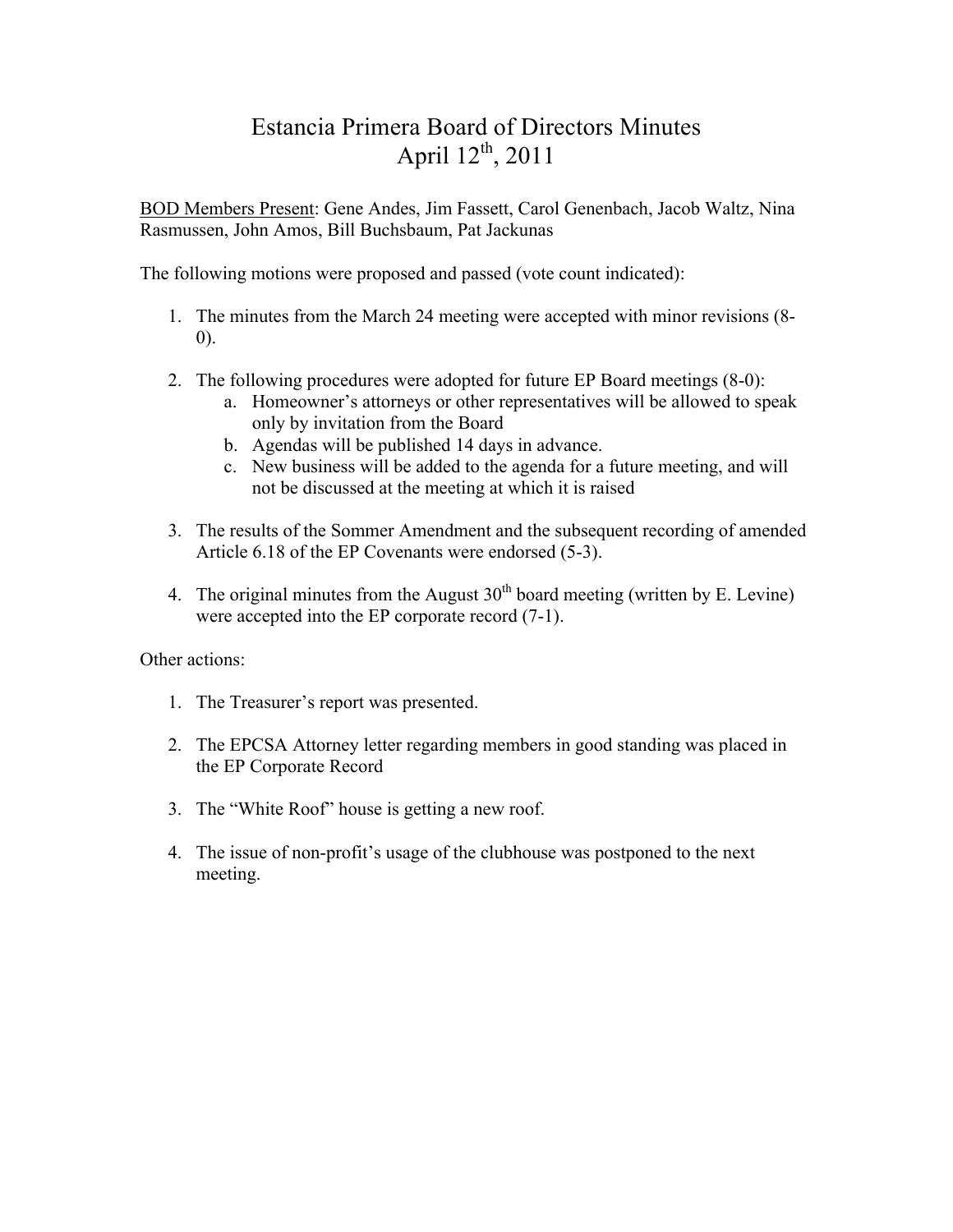# Estancia Primera Board of Directors Minutes May 10, 2011

BOD Members Present: John Amos, Bill Buchsbaum, Gene Andes, Jim Fassett, Carol Genebach, Pat Jackunas, Nina Rasmussen. (Secretary Jacob Waltz was absent, and no notes were taken, thus these minutes are a best-recollection version and subject to modification or amplification. The batteries of the recorder went dead and thus there was no recording of this meeting.)

- 1. The minutes from the April 12 meeting were accepted without revisions
- 2. The Treasurer's report was approved
- 3. The clubhouse managers report was presented
- 4. ARB President's report was presented
- 5. Following a discussion of the clubhouse rules and regulations, Gene Andes made the following motion that:

1. The community club house, pool, tennis courts, and grounds are for the use of the Members of the community. Any organization or entity wishing to use the property should have an EP member as a "substantial participant" in the organization and attending any sponsored event.

2. The EP property should not be used for any profit-making or revenue generating activity by an individual or a for-profit entity. This is not meant to preclude use by an organization which charges members dues, or by a not-for-profit organization that may sponsor programs for which a modest fee is charged.

3. To reserve the club house, an individual or organization must acknowledge receipt of a copy of current policy and pay a \$75 deposit. If the property is left in proper order after the event, the deposit will be refunded in full. If clean up is required, the deposit will be entirely forfeited.

4. Reservation of the club house does not include exclusive use of the pool, tennis courts, or racket ball court.

This motion was approved unanimously with the understanding that it would be submitted to all Board members and the clubhouse manager for further discussion and amendment as necessary.

6. Meeting was adjourned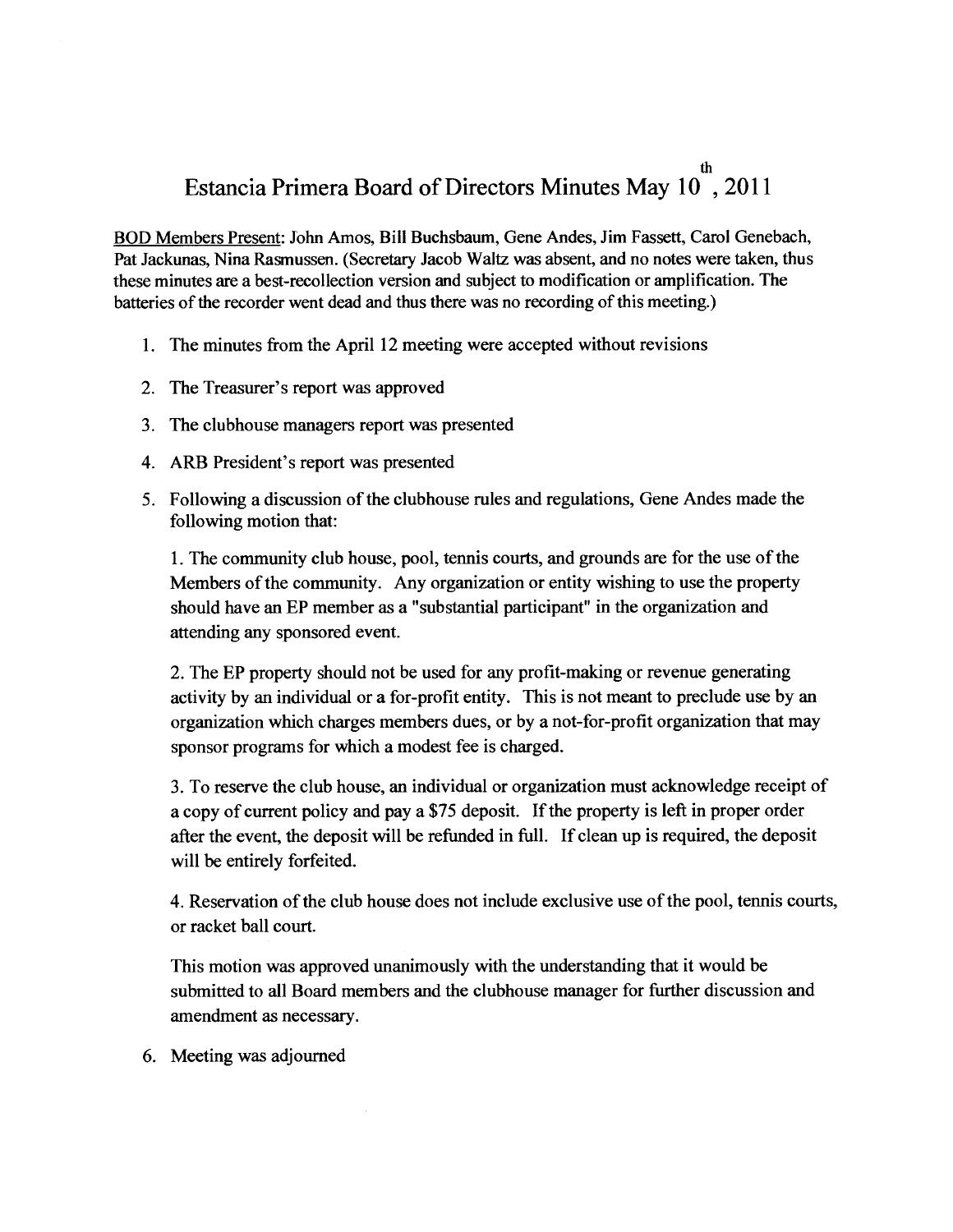# Estancia Primera Board of Directors Minutes July  $12^{th}$ , 2011

BOD Members Present: Gene Andes, Jim Fassett, Carol Genenbach, Jacob Waltz, Nina Rasmussen, John Amos, Pat Jackunas

The following motions were proposed and passed (vote count indicated):

- 1. The minutes from the May board meeting were accepted with minor revisions (7- 0).
- 2. The following procedures were adopted for the August annual meeting (4-3):
	- a. Election will be by neighborhood
	- b. At large candidates will be allowed to run for a vacant spot
	- c. The meeting will be held on August  $24<sup>th</sup>$  at 5:30 PM

- 1. The Treasurer's, Clubhouse Manager's, and ARB President's reports were presented. The Board felt that no action in regard to the tennis court was needed at this time due to the court's reasonable condition.
- 2. A presentation on neighborhood fire safety was given following a meeting with representatives from the Santa Fe Fire Department. No immediate concerns were identified.
- 3. Discussions related to the day and time of future board meetings, and a proposed policy and procedure committee, were deferred to a future meeting.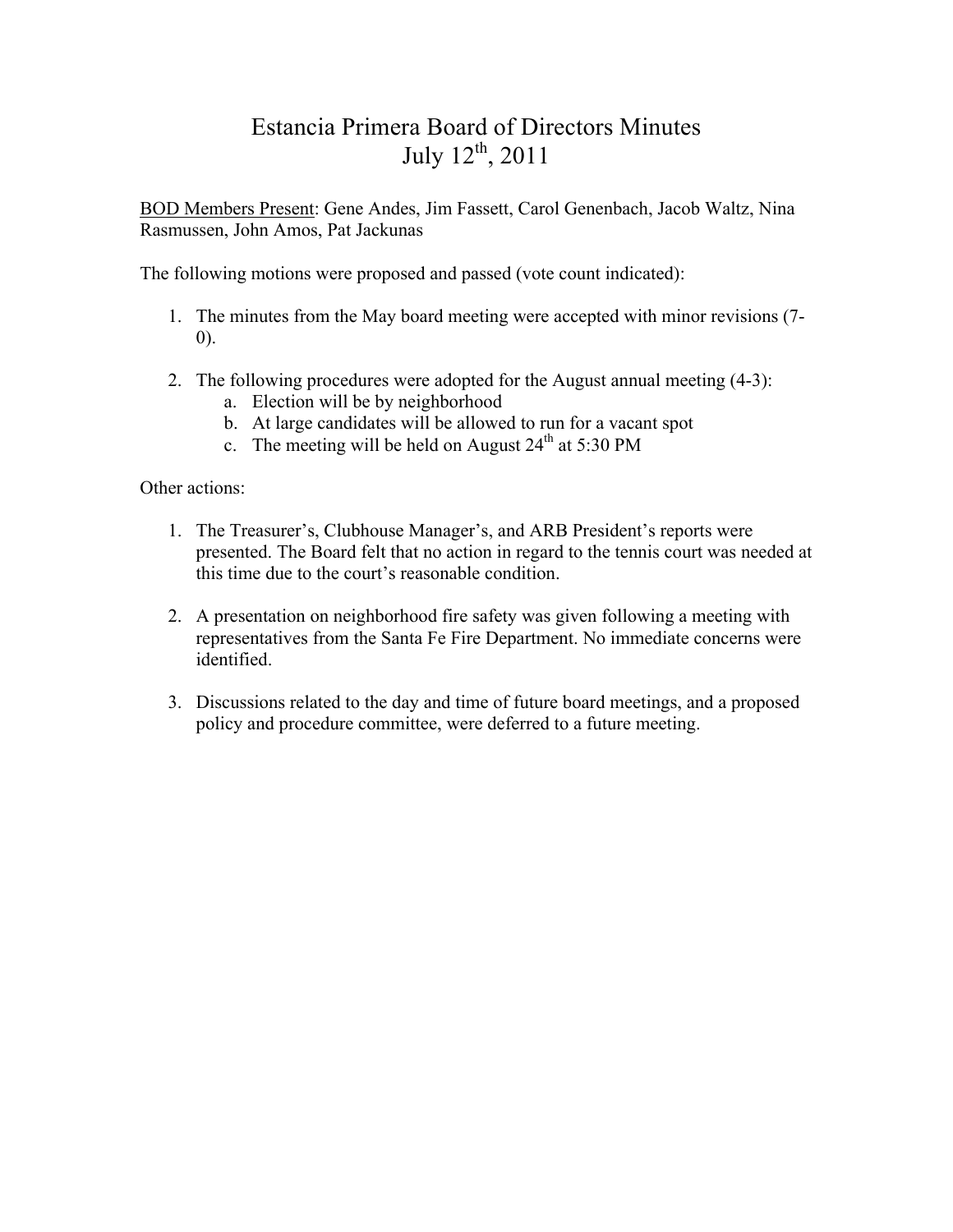# Estancia Primera 2011 Annual Meeting Minutes August  $10<sup>th</sup>$ , 2011

BOD Members Present: John Amos, Jim Fassett, Pat Jackunas, Carol Seghers, and Jacob **Waltz** 

Approximately 30 residents also were in attendance.

- 1. The 2011 proposed budget was presented by the Treasurer. The budget was amended to reduce expenses by approximately \$3000 and thereby avoid a budget deficit. The amended budget was approved with two opposed. The BOD also agreed to establish a Finance Committee to examine in more detail the EPCSA budget and financial planning practices.
- 2. The following board members were elected to two-year terms: Cumbre Vista, John Amos; La Viveza, Gene Andes; Los Altos, A.L. Bontrager; Cresta, Bill Buchsbaum; Los Altos, Carol Seghers; Kachina Hills, Pat Jackunas; and Los Altos Norte, Carolyn McCollum. All were elected without objection.
- 3. A homeowner reported that he had contacted a Fire Department representative and shared information on how to safeguard Estancia Primera homes by trimming back vegetation close to homes, not stacking firewood near homes, etc.
- 4. A mountain lion sighting in the arroyo was reported.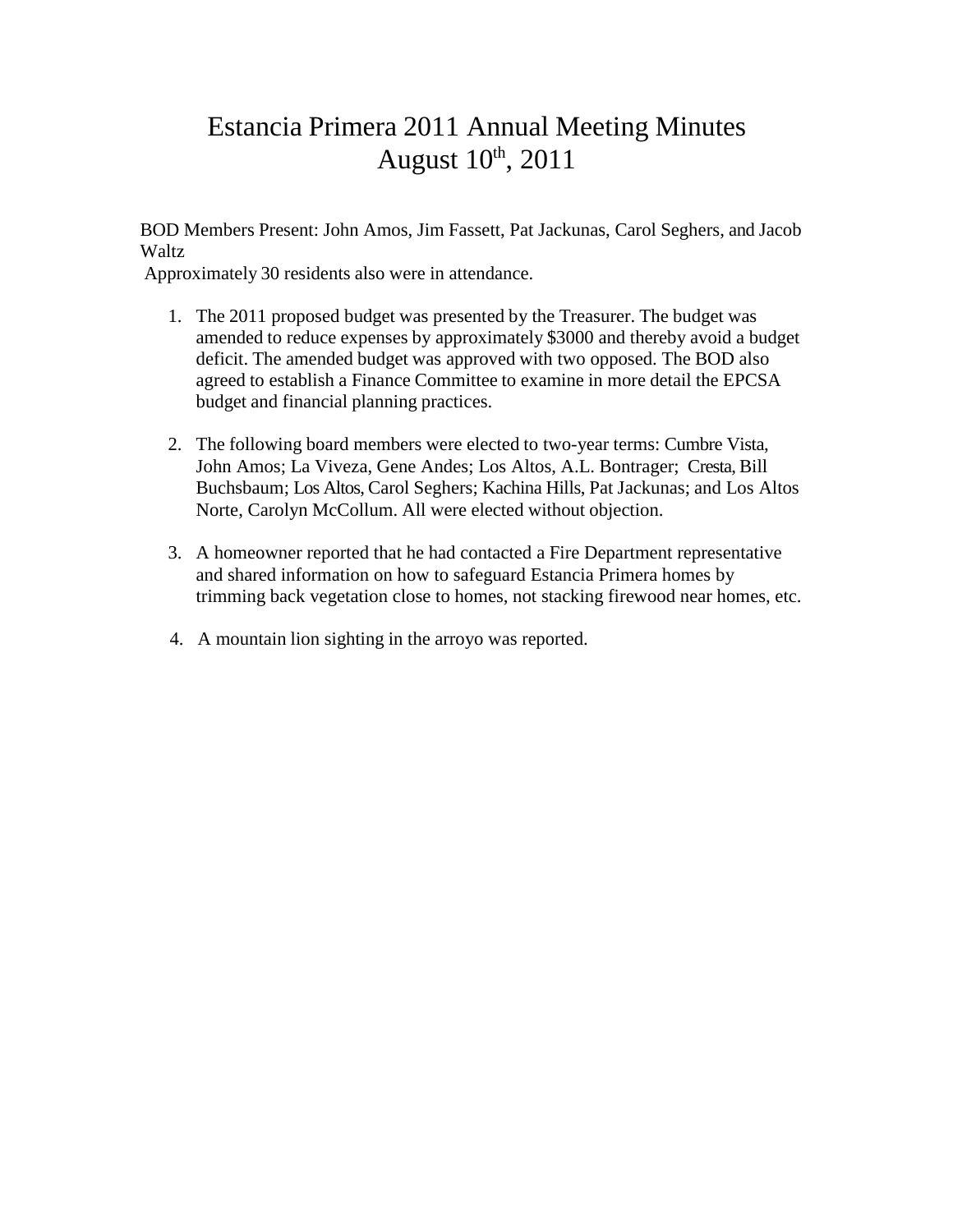# Estancia Primera Board of Directors Minutes October  $14<sup>th</sup>$ , 2011

BOD Members Present: Caroline McCollum, Jim Fassett, Carol Genenbach, Jacob Waltz, A.L. Bontrager, Pat Jackunas

The following motions were proposed and passed (vote count indicated):

- 1. The minutes from the July board meeting were accepted without revision (7-0).
- 2. The following officers were elected (7-0):
	- a. President Jim Fassett
	- b. Vice President Pat Jackunas
	- c. Secretary Jacob Waltz
	- d. Treasurer Rex Wilmore

- 1. City Counselor Patti Bushee along with representatives from the Santa Fe Police Department and the City Land Use office gave an update on Hobo Hill.
- 2. The Treasurer's and Clubhouse Manager's reports were presented.
- 3. Non-owner spouses will not be allowed to serve on committees.
- 4. An appraisal of clubhouse art and furniture will be conducted.
- 5. The budget and annual fees were discussed. No action was taken regarding the motion passed at the annual meeting to balance the EPCSA budget.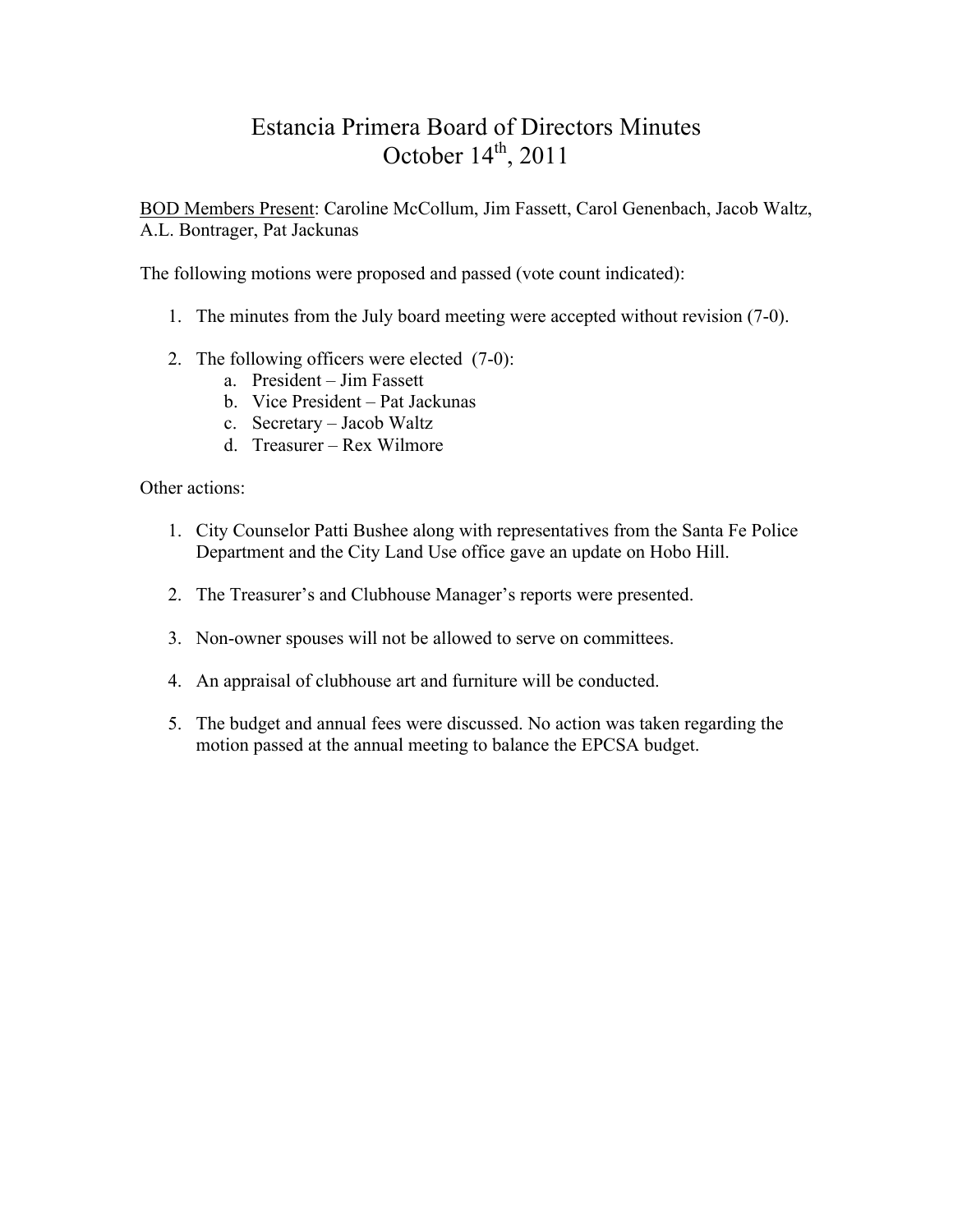#### **Estancia Primera Board of Directors Minutes November 11, 2011**

The meeting was called to order at 09:00 by Board President Jim Fassett

Members Present: A. L. Bontrager, Bill Buchsbaum, John Amos, Jim Fassett, Carolyn McCollum, and Carol Genebach.

1. The Minutes for the October 12, 2011 EPCSA Board meeting were approved unanimously as submitted.

2. The treasurer's report from Rex Wilmore indicated that there is \$1,200.00 to work with at the present time, plus capital funds of \$71,000 available in the EPCSA Reserve account. Repairs were made by Bob Lockwood's company on a water leak in the front of the clubhouse, and that bill had not yet been received. (That bill in the amount of \$1,542.75 has now been paid.)

 Mr. Wilmore noted that letters billing EP homeowners for their annual assessments would be mailed on January 2, 2011 with payment due by February  $15<sup>th</sup>$ . Payments not received by March 15<sup>th</sup> will be considered overdue and property owners would then be subject to having a lien filed on their property if they do not respond to appropriate reminders. Mr. Wilmore asked that this process be affirmed by the Board and the Board agreed to do so.

3. Clubhouse manager, Frank Jackunas was not present. Procedures for snow removal were discussed with Jonathan Ballew apparently to do snow removal as required on Avenida Primera, as in the past, and local neighborhoods would contract for their own snow removal or arrange for Mr. Ballew to do their snow removal by contacting Frank Jackunas. Neighborhoods electing to do this will be billed directly by Mr. Ballew.

4. ARB President's report. Bill Schiller reported on the ARB meeting of Oct. 27th. He reported that Bob Lockwood had resigned from the EP ARB and that Chris Gobey had been selected to fill the vacant ARB position for the Los Nidos subdivision. Jim Fassett noted that Chris Gobey's appointment to the EP ARB had been approved by the Board. Dr. Schiller reviewed the Christina Barnett issue and the way in which the Cumbre Vista ARB had dealt with that problem. Dr. Schiller submitted an EP ARB motion regarding the Barnett question and asked that the EPCSA Board endorse that motion. A lengthy discussion then ensued with CV Board President Mary Lawton taking issue with the way in which the EP ARB had handled the Barnett issue.

A motion was made and seconded that the EP ARB motion regarding the Barnett matter be endorsed by the EPCSA Board and that motion was approved unanimously by all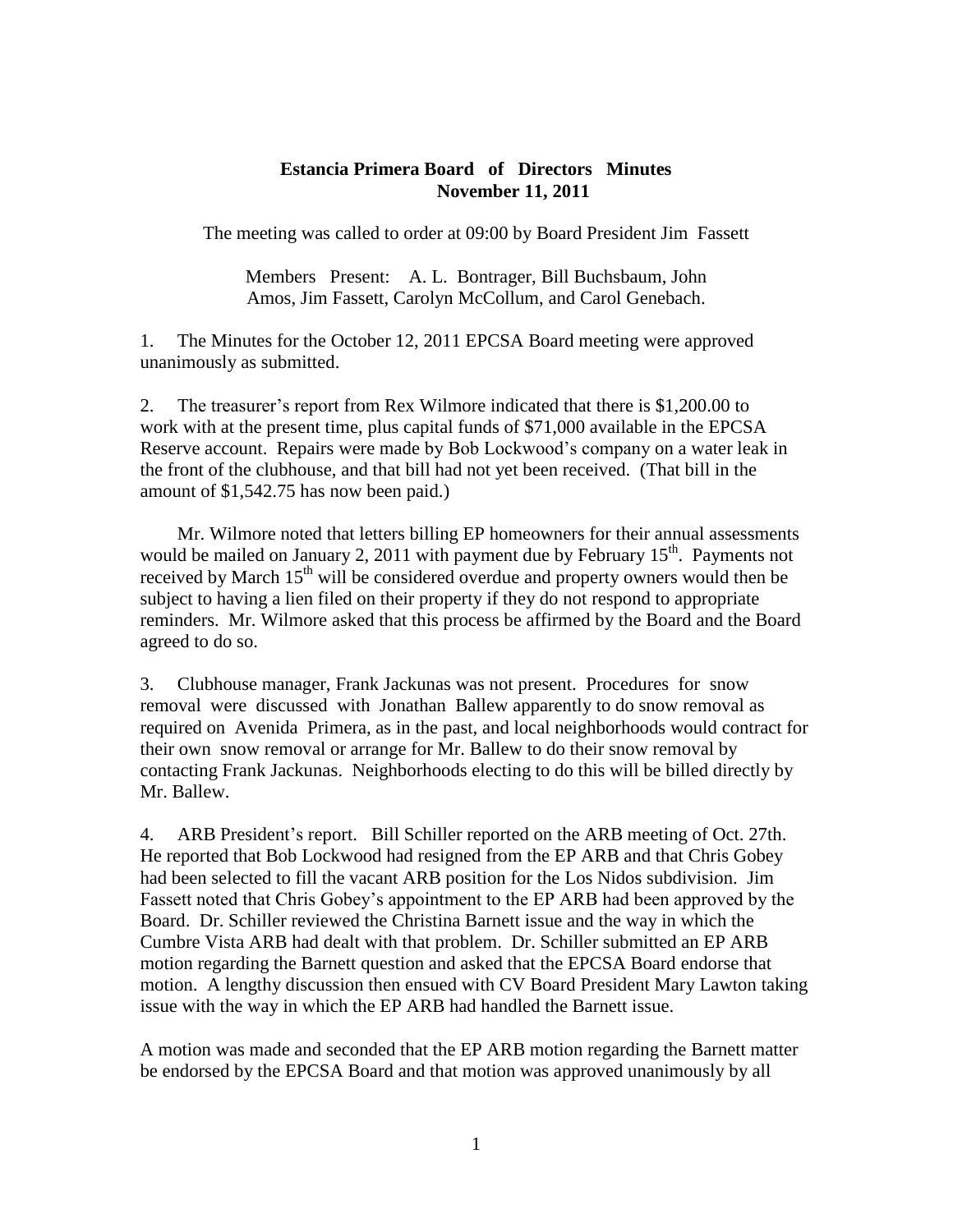Board members present. (A copy of the EP ARB motion, approved by the EPCSA Board is attached herewith)

6. A report was submitted for the ad hoc budget committee by A. L. Bontrager. He and Gene Andes had reviewed the budget in detail and presented a revised budget that contained an overage of \$2,700 compared to the budget that had been submitted at the EP Annual meeting that had shown a deficit. A.L. Bontrager moved to approve the revised budget, and that motion was seconded and approved unanimously. A.L. also recommended that a \$40.00 increase per home in the EP annual assessment be considered by the Board and it was agreed that this proposed dues increase would be placed on the agenda for the December Board meeting.

7. A discussion of the day and time for the December Board meeting was initiated by Jim Fassett to accommodate Board members who could not attend the regularly scheduled Board on Friday December 9. It was decided that a new date would be determined by canvassing Board members via email.

8. It was reported that 90% of the trash has been removed from the Hobo Hill area and Board members were requested to let homeowners in their neighborhoods know that they should to report any suspicious activity coming from that area, and especially if they see any sign of fires there, to contact the fire department immediately. All homeowners will be provided with phone numbers for the appropriate City officials to contact regarding irregularities in the Hobo Hill area.

9. John Amos requested that containers for dog litter be placed at several strategic localities in EP. This proposal will be placed on the agenda for the December Board meeting.

Meeting Adjourned at 10:45 am.

### **Attachment – EP ARB motion regarding a resolution of the Barnett matter. This motion has been endorsed by the EPCSA Board as herein noted.**

"The EP ARB will accept the incomplete application documents from Christina Barnett regarding Cumbre Vista Lot #9 and the adjacent CV TCA as a representation of the completed work. The EP ARB will require that the CV ARB forward \$1000 of the collected fine to the EP ARB since it was imposed under the terms of the major construction application (Appendix IV). Furthermore, the parties to this issue re-affirm the over-all authority of the EP ARB as described in the EP Amended Declaration (Article 3.7c)."